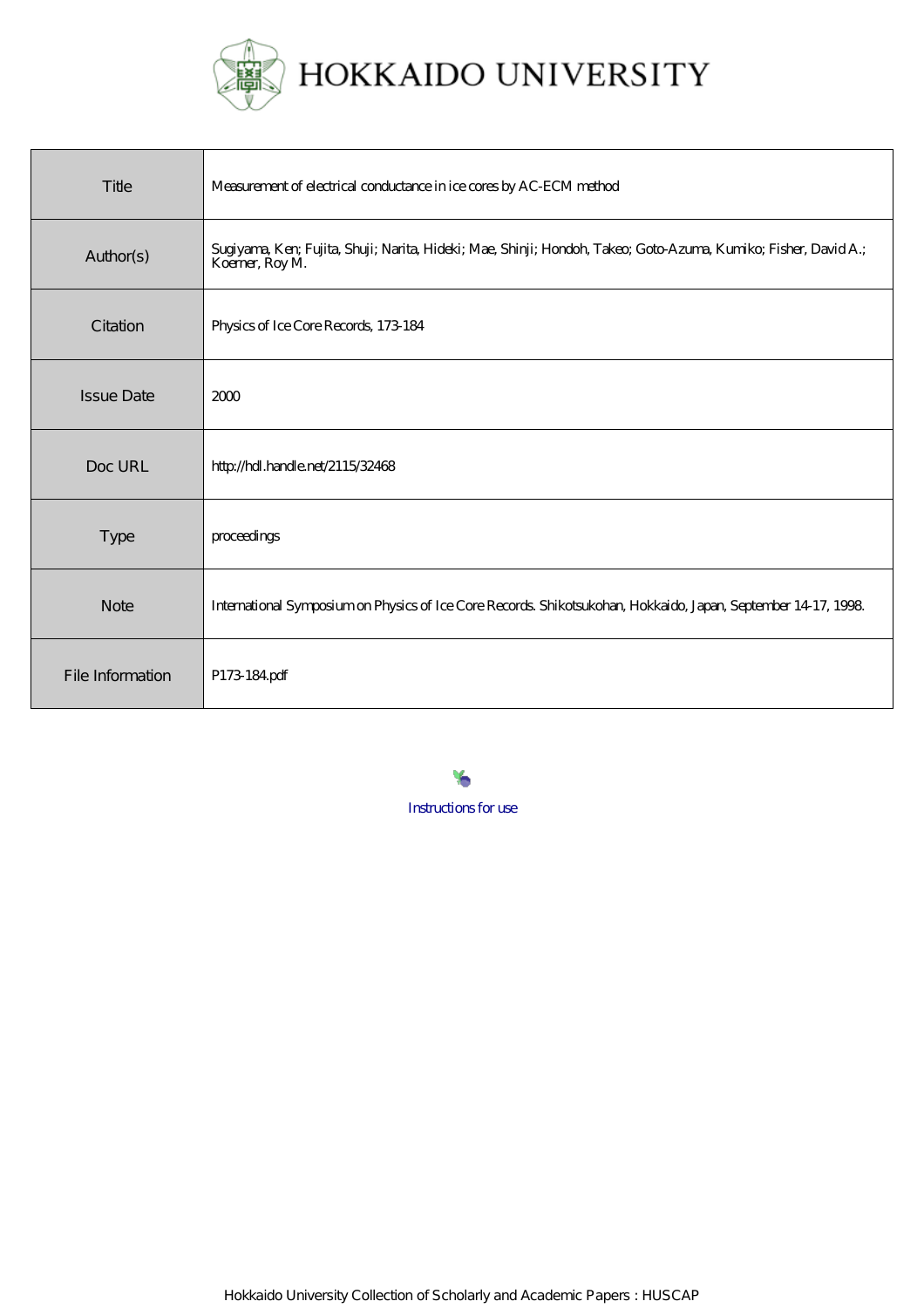# Measurement of electrical conductance in ice cores by AC-ECM method

Ken Sugiyama\*t, Shuji Fujita\*, Hideki Narita\*\*, Shinji Mae\*, Takeo Hondoh\*\*, Kumiko Goto-Azuma\*\*\*t, David A. Fisher\*\*\*\* and Roy M. Koerner\*\*\*\*

\*Department of Applied Physics, Faculty of Engineering, Hokkaido University, N13W8, Sapporo 060-8628, JAPAN (†present affiliation: Toshiba Ltd.)

\*\*Institute of Low Temperature Science, Hokkaido University, N19W8, Sapporo 060-0819, JAPAN

\*\*\*Nagaoka Institute of Snow and Ice Studies, National Institute of Earth Science and Disaster Prevention, Science and Technology Agency, Nagaoka 940-2137, JAPAN (#present affiliation: National Institute of Polar Research, Kaga 1-9-10, ltabashi, Tokyo 173-8515, JAPAN)

\*\*\*\*Terrain Sciences Division, Geological Survey of Canada, 601 Booth Street, Ottawa, Ontario KIA OE8, CANADA

Abstract: A relation between ice electrical conductance and impurity ions incorporated in ice was investigated from several samples of Antarctic and Arctic ice cores. Conductance was measured using the AC-ECM method. The aim of this study was to assess the possibilities and limitations for rapid detection of impurity ions in polar ice cores through measurements of electrical conduction. We are in particular interested in higher spatial resolution with which we can investigate if there is a contrast of electrical conductivity, between ice-grain boundaries and within the ice-lattice. We found that there is a proportional relation between the highfrequency conductance and molarity of sulfuric acid in the ice cores. In addition, the observed relation (molar conductance) was consistent with the molar conductivity found in earlier studies at LF and microwave frequencies. Moreover, we found that sodium chloride can also increases the conductance. The results suggest that AC-ECM is a useful method for rapid, quantitative, and high-resolution detection of these constituents in ice cores. A preliminary high-resolution analysis using doped ice showed that electrical conductance is localized in the vicinity of grain boundaries in case of doped ice. Based on these tests, the method was recently used for ice analysis of the 2504-m-deep Dome Fuji station ice core.

# 1. Introduction

In ice core studies, measurements of electrical properties of solid ice are often used for rapid detection of impurity ions incorporated in the ice lattice and at grain boundaries. A high voltage direct-current method, known as ECM invented by Hammer [1], has been used for detection of acidic layers in many Arctic and Antarctic ice cores. On the other hand, the AC method, developed by Moore and Paren [2], is known as DEP (dielectric profiling). In addition to acidity detected by ECM, the research group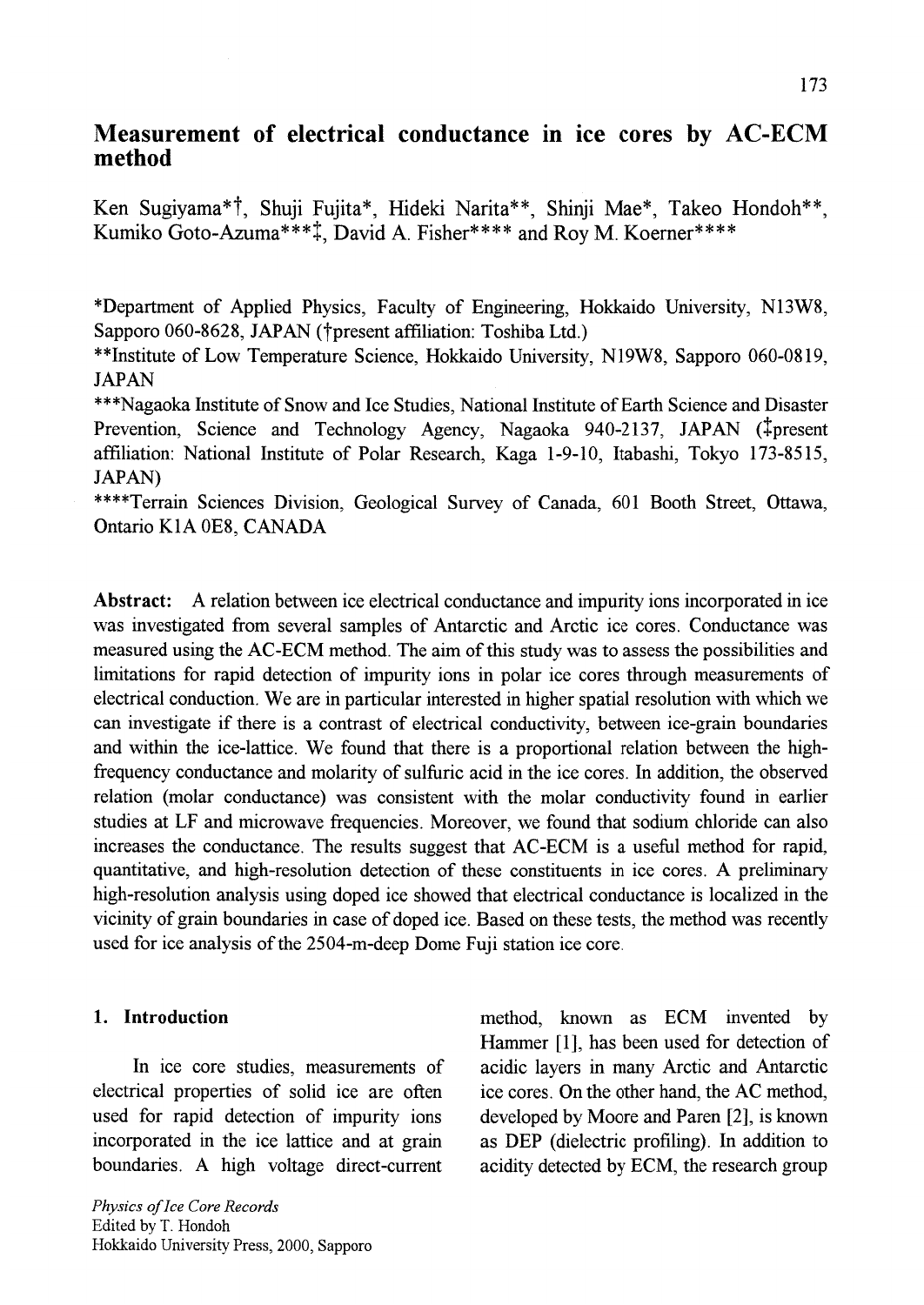who developed DEP [3, 4] have found that mainly acids, ammonium, and chloride contribute to increases of high-frequency conductivity. The physical mechanism of electrical conduction is explained by Jaccard-theory-based conduction; protonic conduction occurs at and along point defects in an ice lattice and/or by localized impurities at grain boundaries [5].

A limitation of the present understanding is, however, that we do not know yet clearly the relative role of each conduction mechanism, at defects in the crystal-lattice (point defects), at two-grain boundaries (plane defects), and at threegrain boundaries (intergranular paths). One consequence of this is the recent argument about DC conduction mechanism observed by electrical resistivity sounding in Antarctica [6-8]. Wolff et al. [5] reviewed the conduction mechanism at DC and in the high-frequency-limit range, based on the statistical analyses from a huge number of data from the ice core analyses (both electrical measurements and chemistry). They discussed that the dominant component of high-frequency conductivity can be explained by Jaccard Theory (conduction occurs at point defects in the ice lattice). They also discussed that it is possible that DC conduction (and therefore probably some part of AC conduction) is explained by conduction in the liquid phase at intergranular paths. Indeed, in ice containing acid impurities, some experimental works [9, 10] suggest that some component of electrical conduction may be explained by conduction in the liquid phase in ice. For better and systematic understanding, we need more information on how impurity ions are distributed and localized in polycrystalline ice. The better understanding is important also to interpret roles of impurity ions for

mechanical properties in ice sheets [11]. However, no methods have been available to detect localized conductivity in the scale range of crystal grains (less than several mm).

In addition to the two established icecore analysis techniques (ECM and DEP), improvements of the electrodes and methods have been attempted [12-15]. These attempts have aimed at higher spatial resolution and/or higher precision of the measurements. One of these attempts was an AC method tested by Sugiyama et al. [14] with 2-terminal electrodes. This method was named AC-ECM because electrodes' geometry is the same as that of the original (DC-)ECM. Some features of AC-ECM are, 1) higher spatial resolution measurement by slow scanning of ice without any spacecharge build-up, and 2) high-frequency information at 1 MHz and at 1 V. These features allow us to scan the ice surface to investigate microscopic properties by taking smaller electrode separation. Sugiyama et al. [14] investigated an optimum frequency and ice temperature suitable for AC-ECM. They showed that surface conductance measured by AC-ECM is proportional to conductivity and that frequency of 1 MHz and temperature below  $-20$  °C are optimum conditions. In this paper, we report results of further tests of this method using ice cores from Arctic and Antarctic ice, in order to investigate the validity of the method for ice core analysis. Based on the investigations described here, we used this method for analysis of the 2504-m-deep Dome Fuji station ice core. AC-ECM analysis of the Dome Fuji core was carried out from 1995 to 1998. Data are currently being analyzed.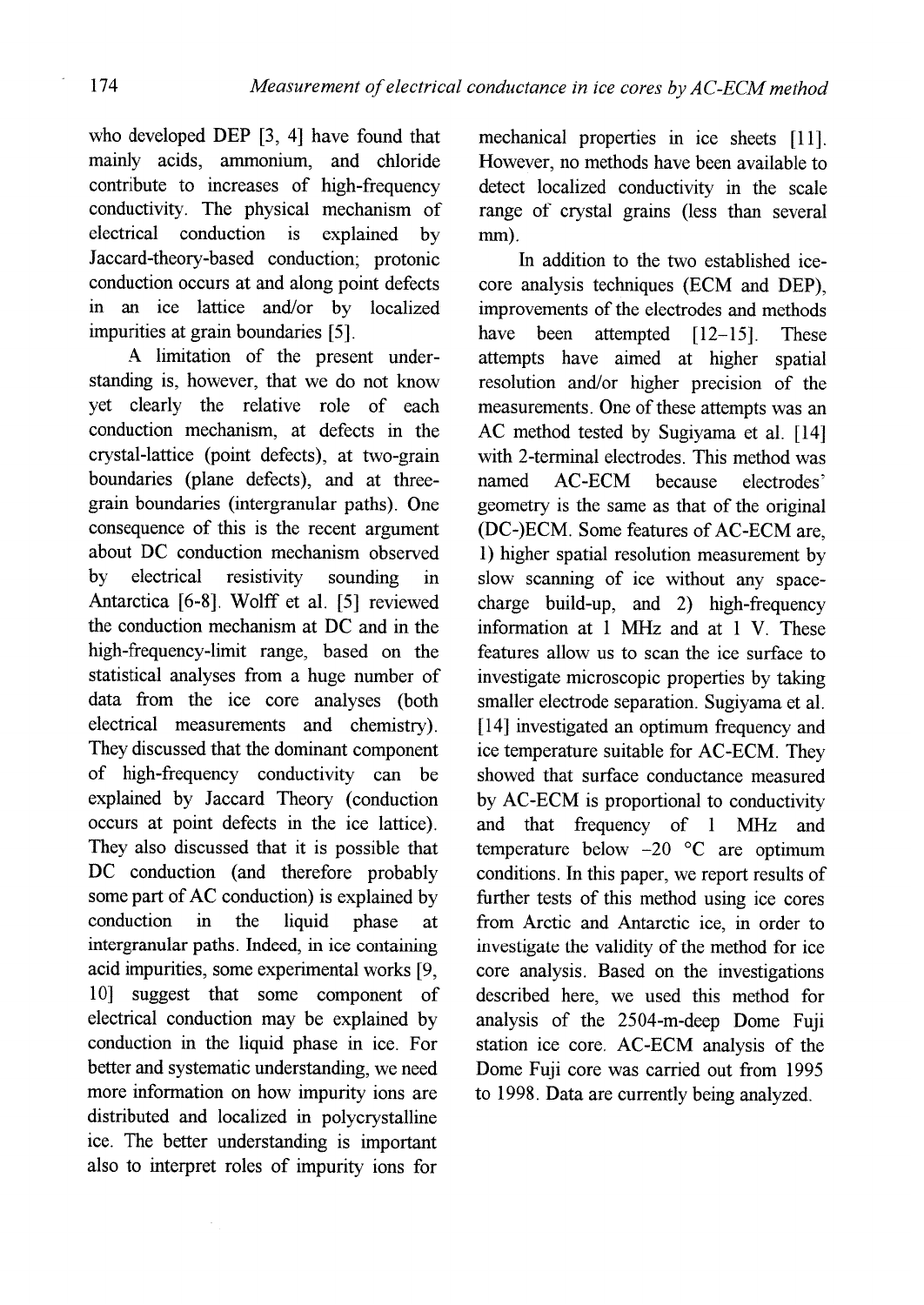### 2. Method and procedure

#### 2.1. System and electrodes

The details of the system are described in Sugiyama et al. [14]. The system consists of 2-terminal coaxial electrodes and a precision LCR meter (HP4284A). We can measure complex admittance  $(Y^*=G + Bi)$ : G: conductance and B: susceptance) at a point of the ice core surface at arbitrary frequencies between 20 Hz and I MHz. In our measurement we used mainly 1 MHz because it is suitable to detect the highfrequency limit conductance of ice [14]. Only for a part of ice samples, we investigated the frequency dispersion. The experimental set up is illustrated in Figures 1 (a) and (b). The distance between electrodes is 10 mm in this study in the direction perpendicular to the core axis. The effective spatial resolution along the core axis was a few millimeter in this case, which is the width where there are majority of the lines of electric force.

#### 2.2. Ice samples

We used polar ice samples from two sites in the Antarctic ice sheet and from one site in the Arctic ice cap. Among these three samples, two contain acidity peaks due to sulfuric acid. The other contains high concentration sodium chloride. Through investigation of these three samples, we examined the effect of sulfuric acid and sea salt. In addition, we used sulfuric-acid doped ice to see if electrical conductivity is localized or not.

# 2.2.1. Ice core from the South Yamato meteorite ice field.

One of the samples is from an ice core drilled at South Yamato (Hereafter we describe it as SY ice.) meteorite ice field,



Figure 1: (a) Schematic diagram of the AC-ECM system. It consists of the electrodes and a precision LCR meter (HP4284A). (b) AC-ECM electrodes. They form a 4-terminal network. Two of them are in direct contact with the ice surface. The two outer terminals are connected to the inner terminals near the ice surface.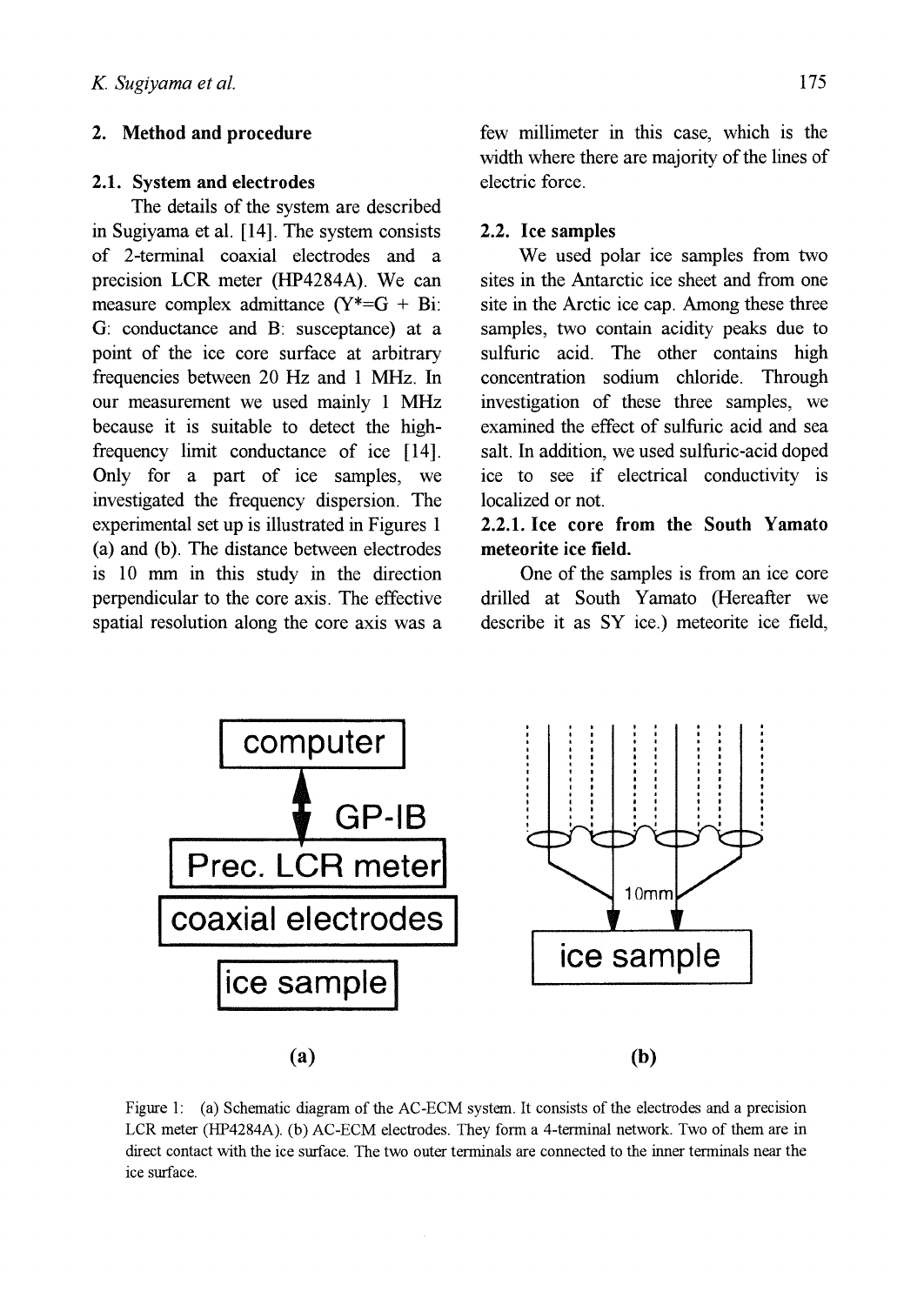| Core and ID number                                | Depth of core top Core length<br>(meter) | (meter) |
|---------------------------------------------------|------------------------------------------|---------|
| 1. South Yamato meteorite-field ice core [16, 10] |                                          |         |
| SY36                                              | 15.45                                    | 0.45    |
| <b>SY42</b>                                       | 18.21                                    | 0.50    |
| 2. Agassiz Ice-cap core [17]                      |                                          |         |
| Agassiz59                                         | 55.96                                    | 074     |
| 3. Nansen meteorite-field ice $[10, 14, 18, 21]$  | 0.50                                     | 020     |

Table 1: List of ice core samples.

Antarctica [16]. The original ice core was 101.4 m long but we measured the depth range from 17 m to 23 m for this study. Because we detected two large conductivity peaks due to acidity from past volcanism at depths of 15.6 m and 18.4 m, impurity ions were analyzed using ion-chromatography for these two portions. Chemical analysis was carried out by K. Osada and M. Kido at Nagoya University. This 15.6 m peak was also investigated recently by Fukazawa et al. [10] with Raman spectroscopy. They irradiated the triple junctions of grain boundaries with laser light, and detected a peak-spectrum signal. They interpreted that  $SO_4^2$  ions exist in the liquid phase. Although our AC measurements were done at 1 cm intervals at this stage (later we measured the Dome Fuji station ice core continuously), the resolution of the chemical analyses was 3 cm. Therefore we needed to resample when we compared the AC conductance with the results of chemical analyses. As a result of chemical analysis, we understood that the major component of the two acidity peaks was sulfuric acid.

# 2.2.2. Ice core from the Agassiz Ice Cap.

Another ice sample was from the Agassiz Ice Cap, Arctic Canada. Hereafter we describe it as Agassiz ice. An ice core was drilled on the summit of the Agassiz Ice Cap, Ellesmere Island, Canada [17] in

April-May 1993. The core was drilled down to the bedrock at 123 m depth with an electro-mechanical drill. We used only several 50-cm long portions of the core for the AC-ECM analysis. Through the test analysis of the AC-ECM electrodes, a conductivity peak was detected at a depth of 56.2 m. This conductivity peak is the same as the 1259 AD peak detected by DC-ECM [18]. Therefore, analysis of impurity ions was carried out for this portion of the sample. Chemical analysis was carried out at Nagaoka Institute of Snow and Ice Studies. We found that major component of the acidity peak was sulfuric acid (Figure 2) also in this ice.

## 2.2.3. Ice from the Nansen meteorite ice field.

The possible effects of sodium chloride component and of temperature were investigated using a sample collected from the Nansen meteorite ice field in East Antarctica. Hereafter we describe this as Nansen Ice. Ice was originally collected in 1988 by the 29th Japanese Antarctic Research Expedition meteorite search team using a chain-saw from ice that contained visible volcanic tephra [19, 20]. This ice has been used for several ice studies [10, 14,21] in the past. Chemical analysis was carried out at National Institute of Polar Research in 1991 [21]. This ice contains high-level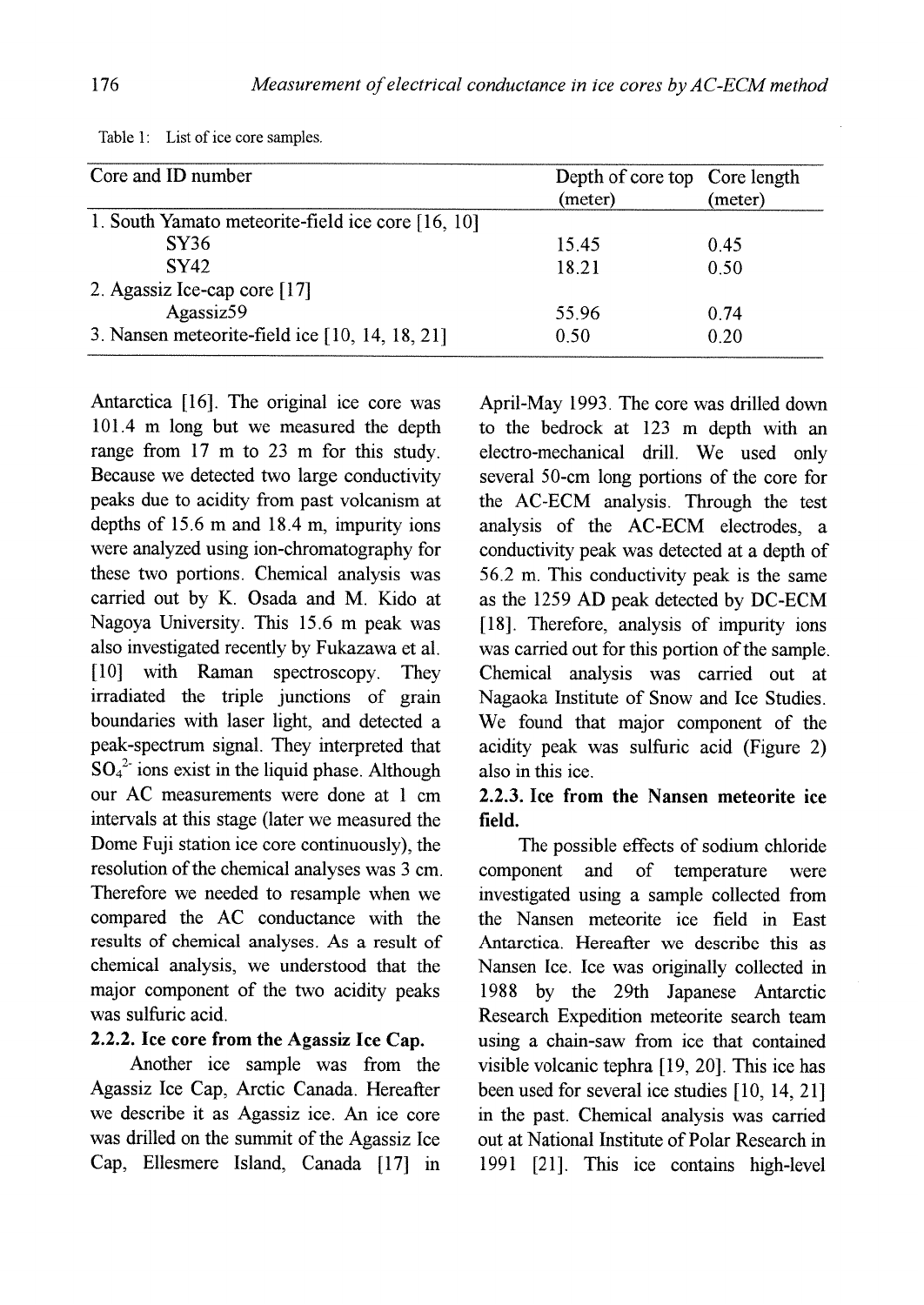Table 2: Chemical component in Nansen ice [14, 24].

|                 |  | and the state for the contract and company are a second to | - |
|-----------------|--|------------------------------------------------------------|---|
| Concentration ( |  | - 30                                                       |   |

sodium chloride, a few kinds of low concentration ions, and volcanic tephra (see Table 2). The major impurity ion is sodium and chloride. For acidity we did not carry out any pH measurement nor acid titration. Because we did not measure Ca ion nor Mg ion, acidity in this ice could not be determined from the ion balance.



Figure 2: AC-ECM signal, DC-ECM signal and concentration of major ions for three ice core samples. SY36 sample (left), SY42 sample (middle), and Agassiz59 sample (right).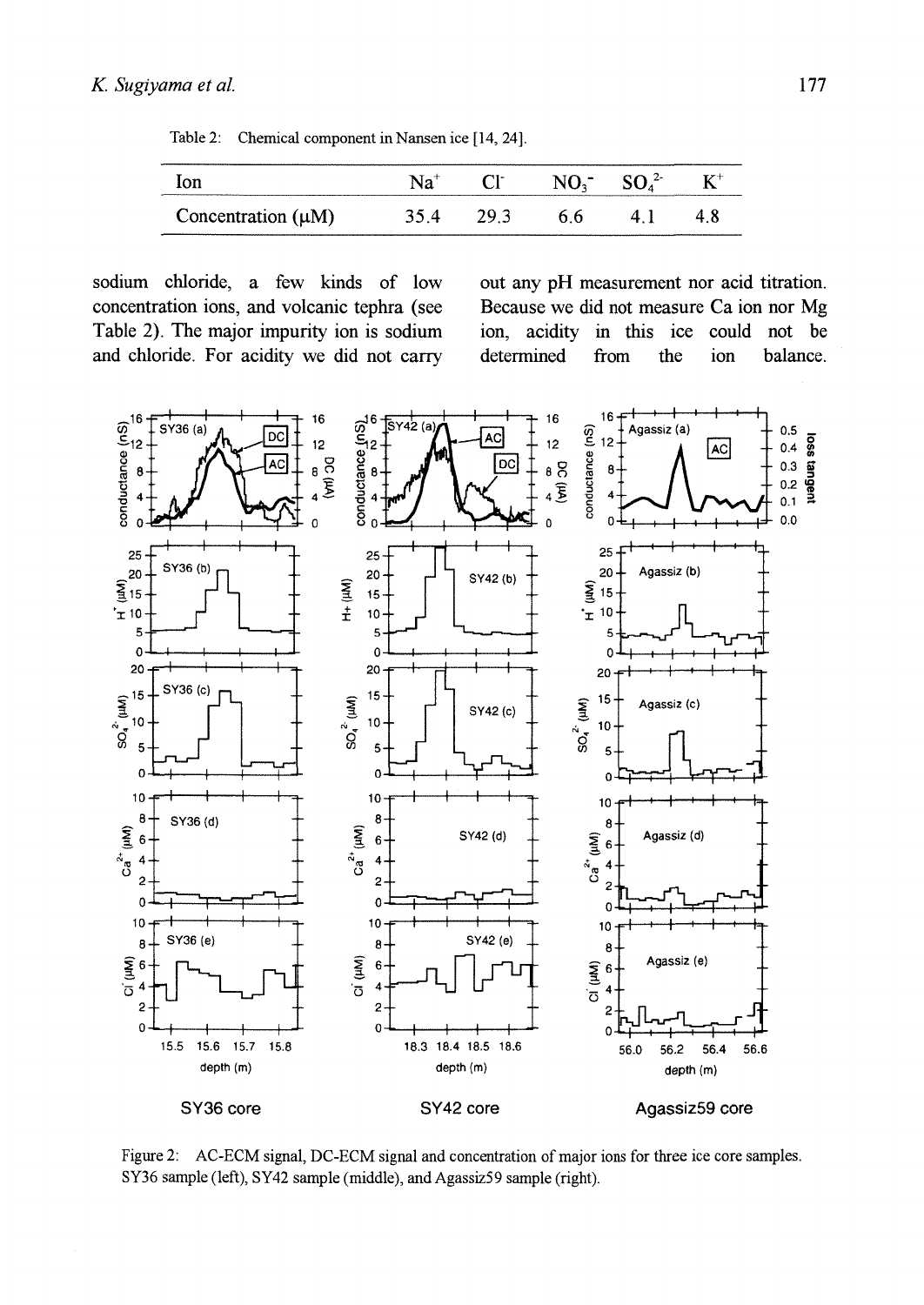Nevertheless this sample was used to investigate the response of conductance to the constituents (mainly sodium chloride) in this sample. In addition, temperature effects were investigated in the temperature range between  $-20$  °C and  $-80$  °C.

## 2.2.4. Doped ice.

Sulfuric-acid-doped polycrystalline ice was prepared with the same procedure as earlier studies [9, 22]. Aqueous solution was frozen in a plastic bag. The concentration of sulfuric acid was about 1 mM. We measured the conductance of the ice surface by setting both electrodes in the vicinity of the grain boundaries or in the ice lattice away from grain boundaries.

### 3. Results and discussion

### 3.1. SY ice and Agassiz ice

Results of electrical measurements and chemical analysis are shown in Figure 2. For SY ice and Agassiz ice, all the measurements were done at a temperature of  $-20$  $(\pm 1)$  °C. Electrical conductance ranged up to 16 nS according to impurity concentration. Only the chemical analysis results for sulfate, calcium, chloride and hydrogen are shown. Hydrogen concentrations are all from pH measurement and not from acid titration. We found that electrical conductance increases linearly with sulfuric acid concentration. For the other anions and cations, we found no clear correlation with electrical conductance. DC-ECM analysis was also carried out for SY samples for comparison. They are shown with the AC-ECM results. We found that there is only a rough correlation between acid concen-tration and DC signals. There is also an anti-correlation between chloride and DC-signals. But chloride had no clear effect on AC signals, as far as can be determined

from our data. It seems that there is a rough correlation between DC signal and acidity; the apparent effect of chloride suggests a need for reconsideration of earlier simple conclusions that DC conductance is a function of only acidity [3, 5]. Standard deviations and factors that cause the deviations should be examined. A similar result was obtained by K. Matsuoka [23], who investigated both AC- and DC-ECM conductance using an Arctic ice core from Svalbard.

The relation between sulfuric-acid concentration and AC-signals is plotted in Figure 3. We find that the conductance increases linearly with acid concentration. The conductance arising from the presence of acid (that is, molar conductance) is about  $0.7 \times 10^{-3}$  (SM<sup>-1</sup>). Considering that the ratio between AC conductance from our AC-ECM electrodes and conductivity in ice is 5  $x 10<sup>3</sup>$  (an empirical ratio for the electrode at this stage) we calculate that the molar conductivity is about  $3.3 \text{ } (\pm 0.8) \text{ } (\text{Sm}^{-1}\text{M}^{-1})$ . This is almost the same as the molar conductivity of ice containing sulfuric acid measured at LF and microwave frequencies at the same temperature,  $-20$  °C (see Table 3). We tentatively interpret that this agreement suggests as follows: 1) the electrical conduction mechanism due to presence of sulfuric acid is common between polar ice cores and doped samples; 2) with conductance measured by AC-ECM, we can derive electrical conductivity by finding a proper coefficient for each AC-ECM electrode. The first interpretation cannot yet be conclusive because the agreement of the values can be only accidental. We should confirm later whether or not the distribution of the acidity and its effect on electrical conduction are the same. The AC-ECM method is the only method available for this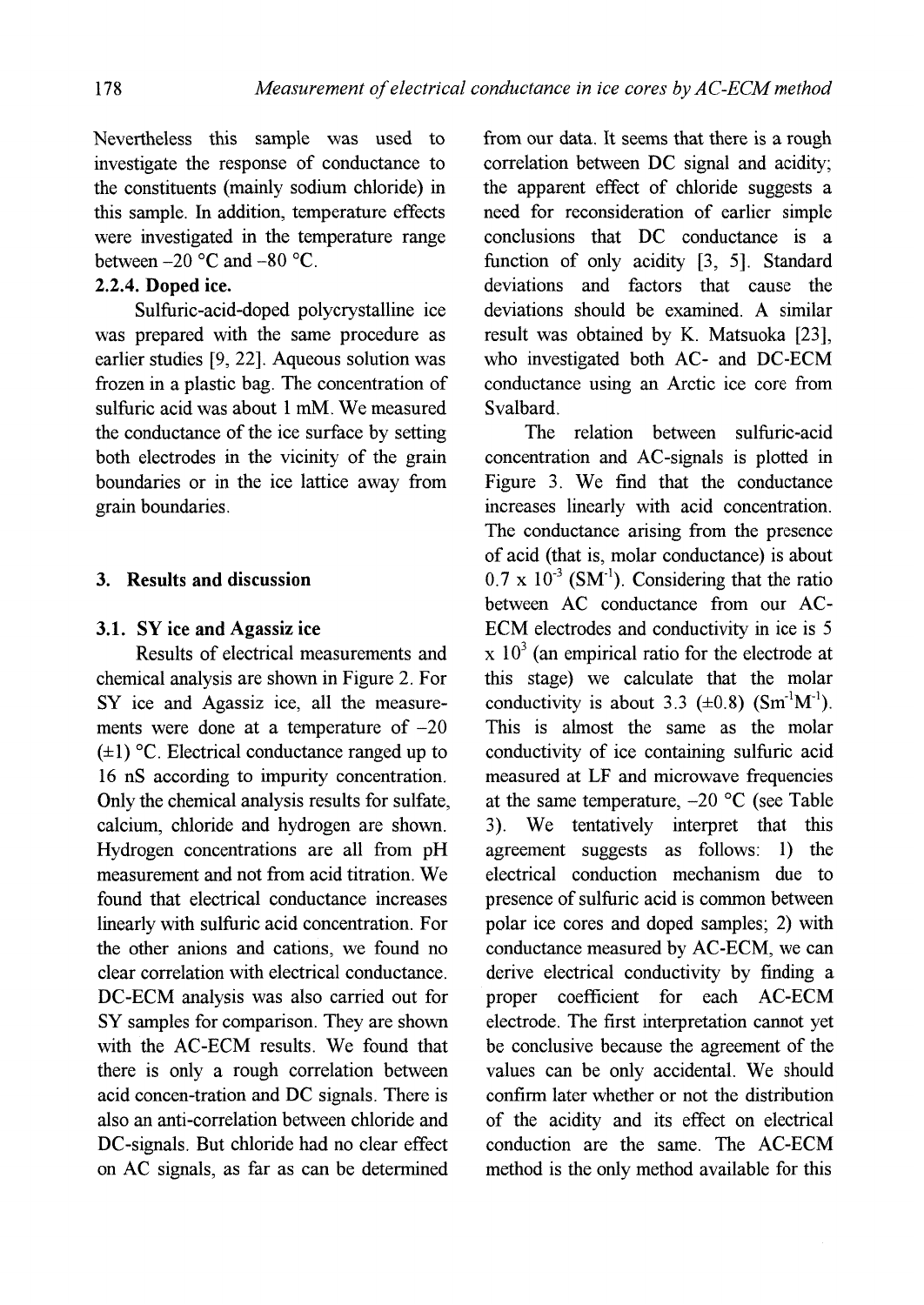

Figure 3: Conductance measured by AC-ECM and concentration of major ions for all samples. We fmd a linear relation between conductance and sulfuric acid concentration.

purpose. The latter interpretation means that we can detect localized conductivity with AC-ECM electrodes by making electrodes' separation smaller.

We should comment some experimental uncertainties in the results. For, we cannot explain yet adequately some feature of our data. One example is that conductivity is close to zero even when hydrogen ion is close to 5  $\mu$ M (in Figure 2, SY42 (a-c)). Another example is that conductance of pure ice components does not seem to appear in the results (for example, in Figure 3). We need to investigate reason of these in further analyses of the AC-ECM data.

### 3.2. Nansen ice

Figure 4 shows variations of ACsignals with changing temperature, measured from Nansen ice. Nansen ice is characterized by high concentration of sodium chloride and low concentration of a few other ions (see Table 2). Note that Mg or Ca was not investigated. Therefore ion balance cannot be determined until we carry out acidity measurement. At the optimum experimental condition of AC-ECM (frequency at 1 MHz and temperature at  $-20$  °C, conductance is about 25 nS. According to Sugiyama et al. [14], the conductivity of this ice is about 40 ( $\mu$ S/m). Although this conductivity level is not as high as the conductivity found in SY42 sample (about 80  $\mu$ S/m (=16nS x 5000», it is still very high level for ice in the ice sheet. This increase tentatively suggests that those impurities including sodium chloride in Table 2 was the cause although we need to investigate the acidity in this sample.

Results of the measurements show typical Debye-type dielectric dispersion (Figures  $4(a)$  and  $4(b)$ ). Conductance increases in a step at around the relaxation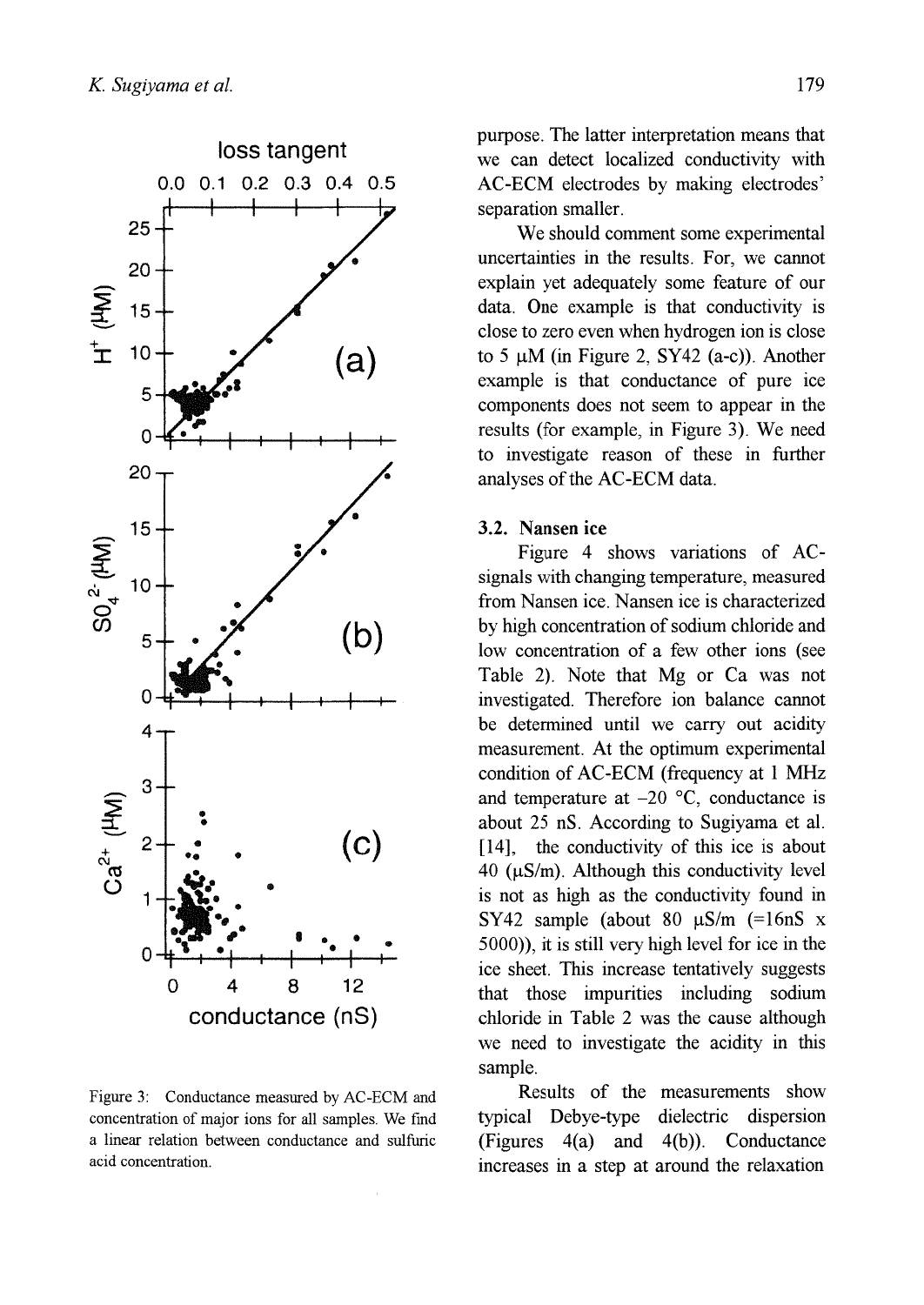| Reference<br>Number                          | Sample                                                                         | Kind of Acid                                                                                                                                  | Concentration                                                                                        | frequency                                                              | Molar Conductivity<br>$(Sm^{-1}M^{-1})$                                                                                | Activation<br>Energy $(eV)$                                                |
|----------------------------------------------|--------------------------------------------------------------------------------|-----------------------------------------------------------------------------------------------------------------------------------------------|------------------------------------------------------------------------------------------------------|------------------------------------------------------------------------|------------------------------------------------------------------------------------------------------------------------|----------------------------------------------------------------------------|
| This study<br>$3-5$<br>-9<br>21<br>-26<br>20 | ice core $H_2SO_4$<br>ice core<br>doped<br>doped<br>doped<br>ice core<br>doped | $\rm H^*$<br>H <sub>2</sub> SO <sub>4</sub><br>HNO <sub>3</sub><br>$H_2SO_4$<br>H <sub>2</sub> SO <sub>4</sub><br>$H_2SO_4$ , $HNO_3$ , $HCl$ | $1-20 \mu M$<br>$0-30 \mu M$<br>$197 \mu M$<br>$119 \mu M$<br>$0-14$ mM<br>$0-10 \mu M$<br>$2-35$ mM | 1 MHz<br>$-300$ kHz<br>5 GHz<br>5 GHz<br>1 MHz<br>250 kHz<br>$9.7$ GHz | $3.3 \ (\pm 0.8)$<br>$3.3 \ (\pm 0.8)^{*1}$<br>$3.5 (\pm 0.2)$<br>$2.4 (\pm 0.2)$<br>2.7<br>$3.9*2$<br>$3.7 (\pm 0.2)$ | $\blacksquare$<br>0.22<br>0.16<br>0.15<br>$\blacksquare$<br>$\sim$<br>0.19 |

Table 3: Molar conductivity of ice containing strong acids at -20 °C(Experimental Data).

\*1 corrected value from a value  $4 (+1)$  at  $-15$  °C.

\*2 corrected value from a value 3.66 at -22 °C.



Figure 4: Temperature dependence of AC-ECM signals from Nansen ice sample. (a) Debye-type dispersion of conductance. (b) A quantity,  $G/2\pi f_{\mathcal{E}_0}$ , proportional to the imaginary part of the dielectric permittivity. (c) Relaxation frequency of Debye-type dispersion (Arrhenius plot). (d) Temperature dependence of conductance (Arrhenius plot). (e) Complex admittance (susceptance, B, and conductance, G) at 1 MHz.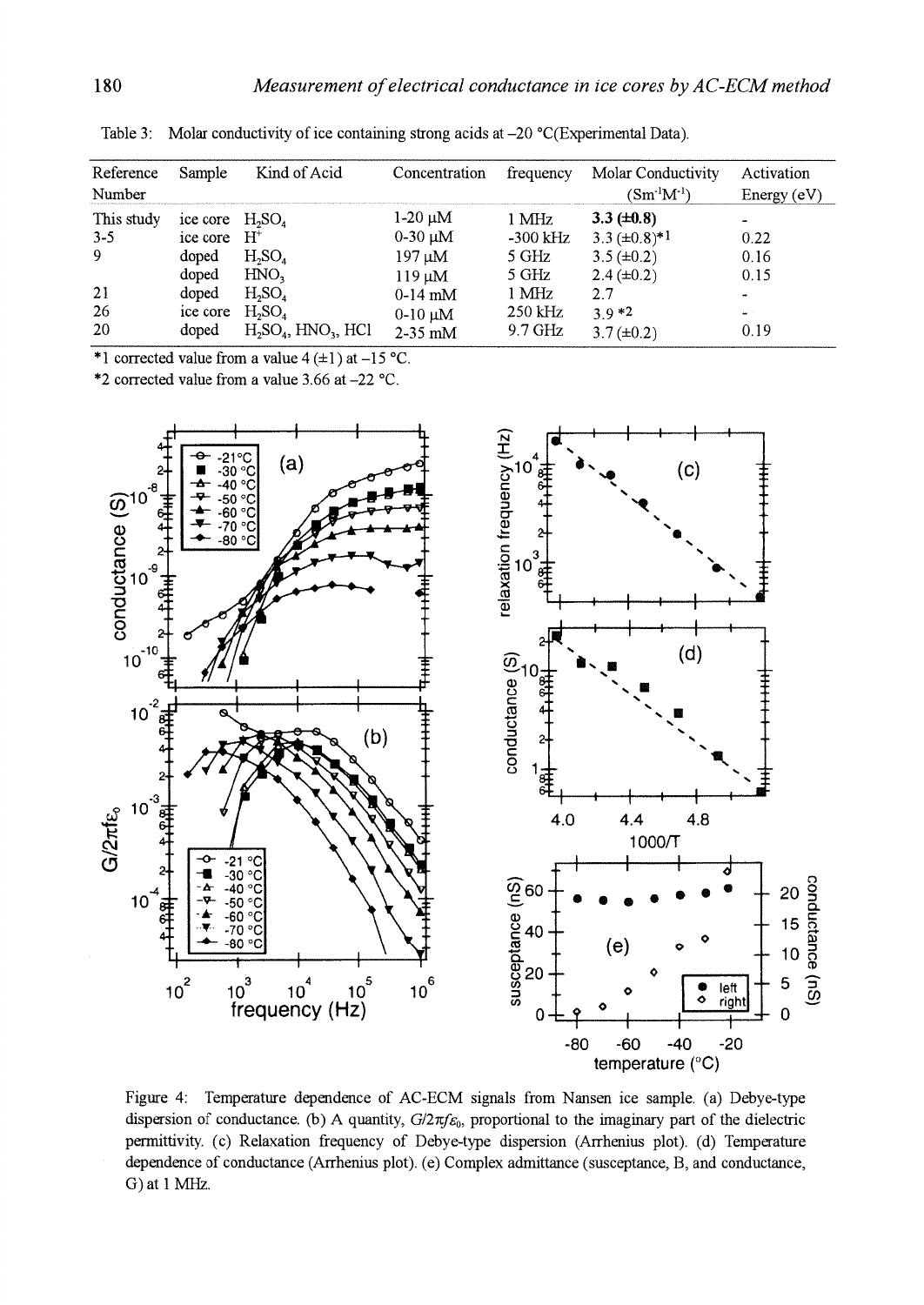frequency in kHz range (see Figure  $4(c)$ ); the high-frequency limit conductance was attained at 1 MHz. A general interpretation of this dispersion is given in the standard reference on physics by Petrenko [24]. What we learn from this observation is that electrical conductance is due to orientational polarization of water molecules at lattice defects (point defects and/or perhaps plane defects (grain boundaries)). Normally, the high-frequency limiting conductivity of ice is more than  $10^3$  times larger than the DC conductivity [24]. Our example of frequency dispersion also suggests that AC-ECM signals are more than  $10<sup>3</sup>$  times larger, which enables us to detect the conductance without using high voltage as does DC-ECM, which normally uses a voltage between 100 and 2000 V. The activation energy of the electrical conduction was  $0.25$  ( $\pm 7$  %)  $(standard deviation)$ ) eV, calculated from the conductance in Figure 4(d). This value is similar from other studies of ice.

Another interesting feature of the result is that the susceptance at 1 MHz increases slightly with temperature (see Figure  $4(e)$ ). The susceptance is basically closely connected to the real part of complex permittivity. The behavior of the profile (slight increase with increasing temperature) is very similar to that of the real part of the dielectric permittivity of ice. An interesting possibility is that by calculating loss tangent (equal to  $G/B$ ), we can obtain loss factor which is a dimensionless number. In this case the calculated values should be independent from geometry or size of the electrodes. Anticipating future analysis of the AC-ECM results as loss tangent, scales by loss tangent are prepared in Figures 2 and 3.

### 3.3. Doped ice

The sketch of the surface of ice and locations of the electrodes on it is shown in Figure 5. Size of each crystal grain in ice was between a few mm and about 20 mm. 10 different locations of the electrodes are also indicated in the figure. The conductance measured at each position of the electrodes are listed in Table 4. From data in Table 4, electrical conductance in the vicinity of grain boundaries was 24±3 nS (mean value and the standard deviation), 4 times higher than the conductance away from grain boundaries, 6±3 nS. This result simply suggests that electrical conduction is localized in the vicinity of grain boundaries in case of doped ice. The grain boundary effectively constitutes the conduction path in this case.



Figure 5: Distribution of the grain boundaries on the surface of acid doped ice used for investigation. Diameter of the crystal grain is about from 2 mm to 20 mm. Position of the two-terminal electrodes are shown with numbers. The results are listed in Table 4 Note that position of No. 7 was not recorded. But it was recorded that the electrodes were on the grain boundaries just like 1,6, and 9.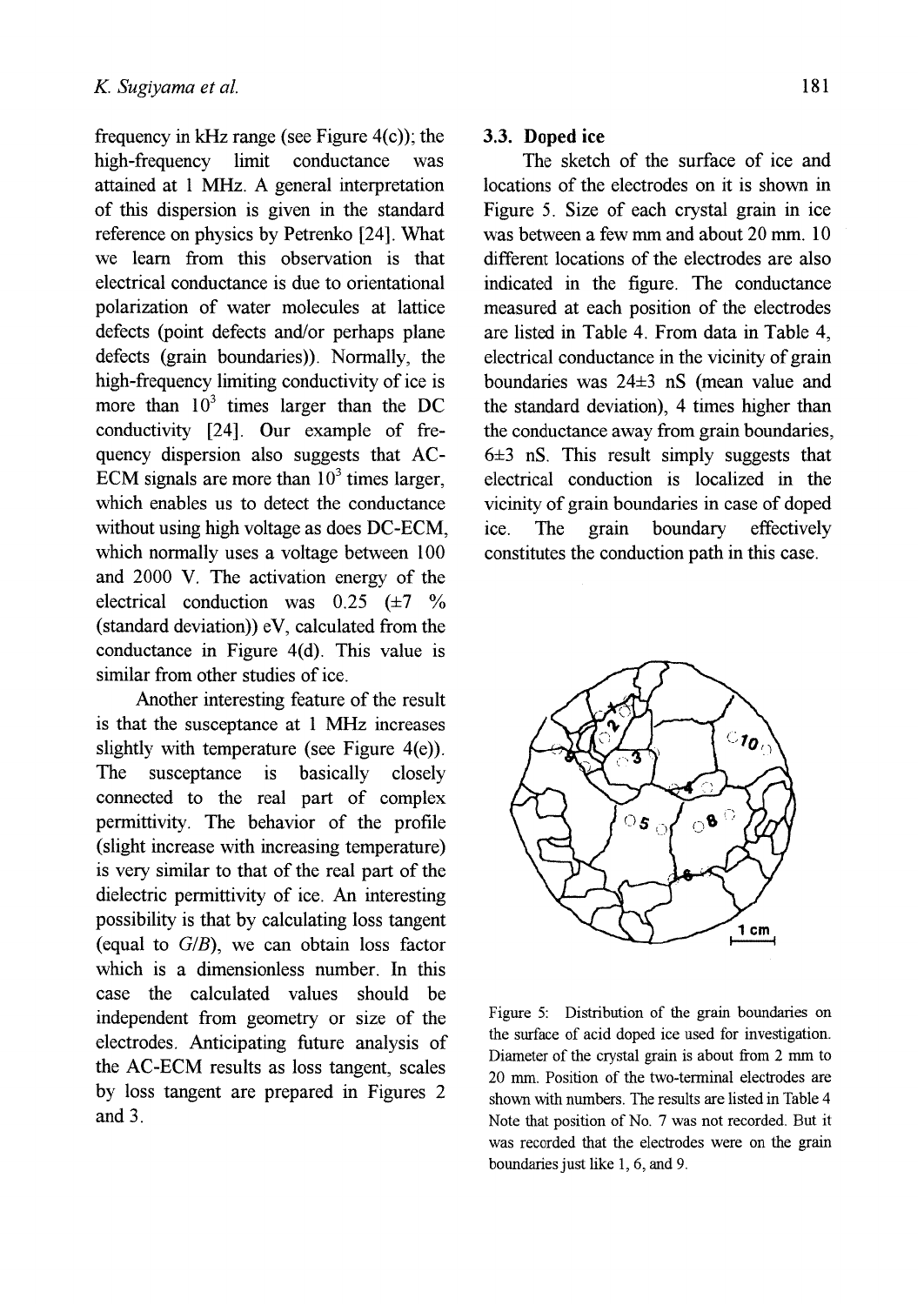| Position of Electrodes in Figure 5   | conductance |  |
|--------------------------------------|-------------|--|
|                                      | (nS)        |  |
| In the vicinity of grain boundaries. |             |  |
|                                      | 24          |  |
|                                      | 17          |  |
|                                      | 19          |  |
| 6                                    | 18          |  |
| $7*$                                 | 27          |  |
|                                      | 38          |  |
| Away from the grain boundaries.      |             |  |
|                                      | 12          |  |
|                                      | 8           |  |
| 8                                    |             |  |
| 10                                   |             |  |

Table 4: Conductance of acid-doped ice.

\* For this measurement, position was not recorded in Figure 5.

### 4. Conclusions and further studies

From our AC-ECM measurements of polar ice and doped ice, we conclude as follows.

1) The relation between the high-frequency conductance and molarity of sulfuric acid is linear. Moreover, the observed value of molar conductance was in good agreement with values obtained in earlier studies at LF and microwave frequencies. However, we cannot yet determine whether or not the agreement between polar ice and doped ice is accidental, until we confirm that the conduction mechanism and localization of conductance are common between them.

2) Measurement of Nansen ice tentatively suggested that sodium chloride also increased the conductance. This feature is common with the dielectric profiling method (DEP).

3) The results suggest that AC-ECM is a useful method for rapid, quantitative, and high-resolution detection of sulfuric acid and probably sodium chloride in ice cores. This feature is a combination of two well-known methods, ECM and DEP.

4) By applying this method to ice doped with sulfuric acid, we found that electrical conduction is localized in the vicinity of the grain boundaries, at least in case of this ice.

Based on the results of these tests, the AC-ECM method was recently used for ice analysis of the 2504-m-Iong Dome Fuji station ice core. The huge number of measurements are currently being analyzed. At the moment, the role of acid ions localized in grain boundaries and its effect to dc conductivity is still an open question. At least, some observations suggest that sulfuric acid is localized at grain boundaries in the liquid phase [9, 10, 25]. As for conductivity component which appears only in AC (AC high frequency limit conductivity) point defects in the ice lattice should be responsible according the Jaccard theory. In particular for non-acid part of ac conduction, Bejrrum L and D defects are important [5]. We did not investigate localized conductivity of polar ice cores.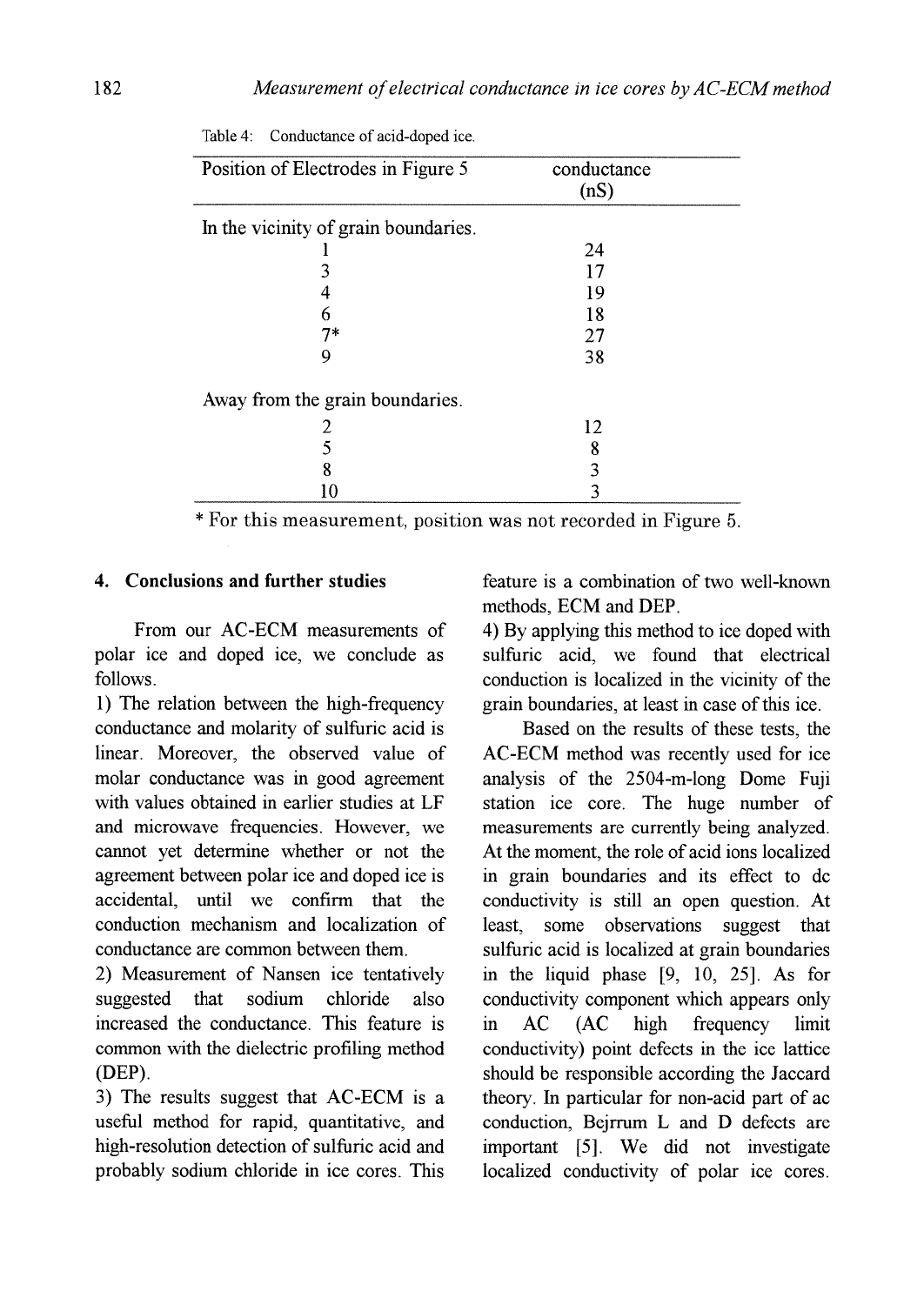Further investigation using 2504-m Dome Fuji ice cores is currently in progress. We expect that it will provide data set that can systematically solve this problem in the near future. Further understanding of this problem will help us to know how impurity ions are preserved in polar ice and how they control the electrical and mechanical properties of ice.

#### **Acknowledgments**

The authors thank K. Osada and M. Kido at Nagoya University for the chemical analysis of the SY ice samples. We thank H. Kanda at Nagaoka Institute of Snow and Ice Studies for the chemical analysis of the Agassiz ice samples. Collaboration between Japan and Canada for the Agassiz core project was proposed by M. Nakawo at Nagaoka Institute of Snow and Ice Studies (present affiliation: Nagoya University). We thank his leadership and efforts in organizing the Japanese side. We also would like to thank anonymous referees for their critical reviews to the manuscript.

### **References**

- 1. Hammer, C.U. *J. Glaciol.* 25, 359-372 (1980).
- 2. Moore, J.C. and Paren, J.G. J. Phys. *(Paris)* 48, 155-160 (1987).
- 3. Moore, J.C., et al. *Geophys. Res. Lett.* 21,565-568 (1994).
- 4. Wolff, E.W., et al. *J. Geophys. Res.* 100, 16249-16264 (1995).
- 5. Wolff, E.W., et aL *J Phys. Chem.* B. 101,6090-6094 (1997).
- 6. Shabtaie, S. and Bentley C.R. J. *Geophys. Res.* 100, 1933-1954 (1995).
- 7. Wolff, E.W. *J Geophys. Res. 101,*  27735-27737 (1996).
- 8. Shabtaie, S. and Bentley C.R. *J. Geophys. Res.* 101, 27739-27740 (1996).
- 9. Matsuoka, T. et al. J. Phys. Chem. B 101,6219-6222 (1997).
- 10. Fukazawa, H., et aL *Geophys. Res. Lett.*  25,2845-2848 (1998).
- 11. Paterson, W.S.B. *Cold Regions Sci. Techno!.* 20, 75-98 (1991).
- 12. Moore, J.C] *Glacio!.* 39, 245-248 (1993).
- 13. Minkin, A. and Kipfstuhl, S. *Filchner Ronne Ice Shelf Program Report* 6, 54- 60 (1992).
- 14. Sugiyama, K, et aL *Proc. NIPR Symp. Polar Meteoro!' Glacio!.* 9, 12-22 (1995).
- 15. Wilhelms, F., et al. *J Glacio!.* 44, 171- 174 (1998).
- 16. Nakawo, M., Nagoshi, M. and Mae, S. *Ann. Glaciol.* 10, 126-129 (1988).
- 17. Fisher, D.A. and Koerner, R. M. *The Holocene,* 4, 113-120 (1994).
- 18. Zheng, 1. et aI., *The Holocene,* 8, 413- 421 (1998).
- 19. Naraoka, H., Yanai, K and Fujita, S. *Antarctic Record* 34,216-224 (1990).
- 20. Naraoka, H., Yanai, K. and Fujita, S. *Antarctic Record* 35,47-55 (1991).
- 21. Fujita, S., Shiraishi, M. and Mae, S. *The proceedings of the International Symposium on Physics and Chemistry of Ice* (Editors: Maeno, N. and Hondoh, T.) Hokkaido University Press, 415-421 (1992).
- 22. Fujita, S., et aL *IEEE Trans. Geosci. Remote Sens ..* 30, 799-803 (1992)
- 23. Matsuoka, K, et aL *Proc. NIPR Symp. Polar Meteorol. Glaciol.* 11, 67-75 (1997).